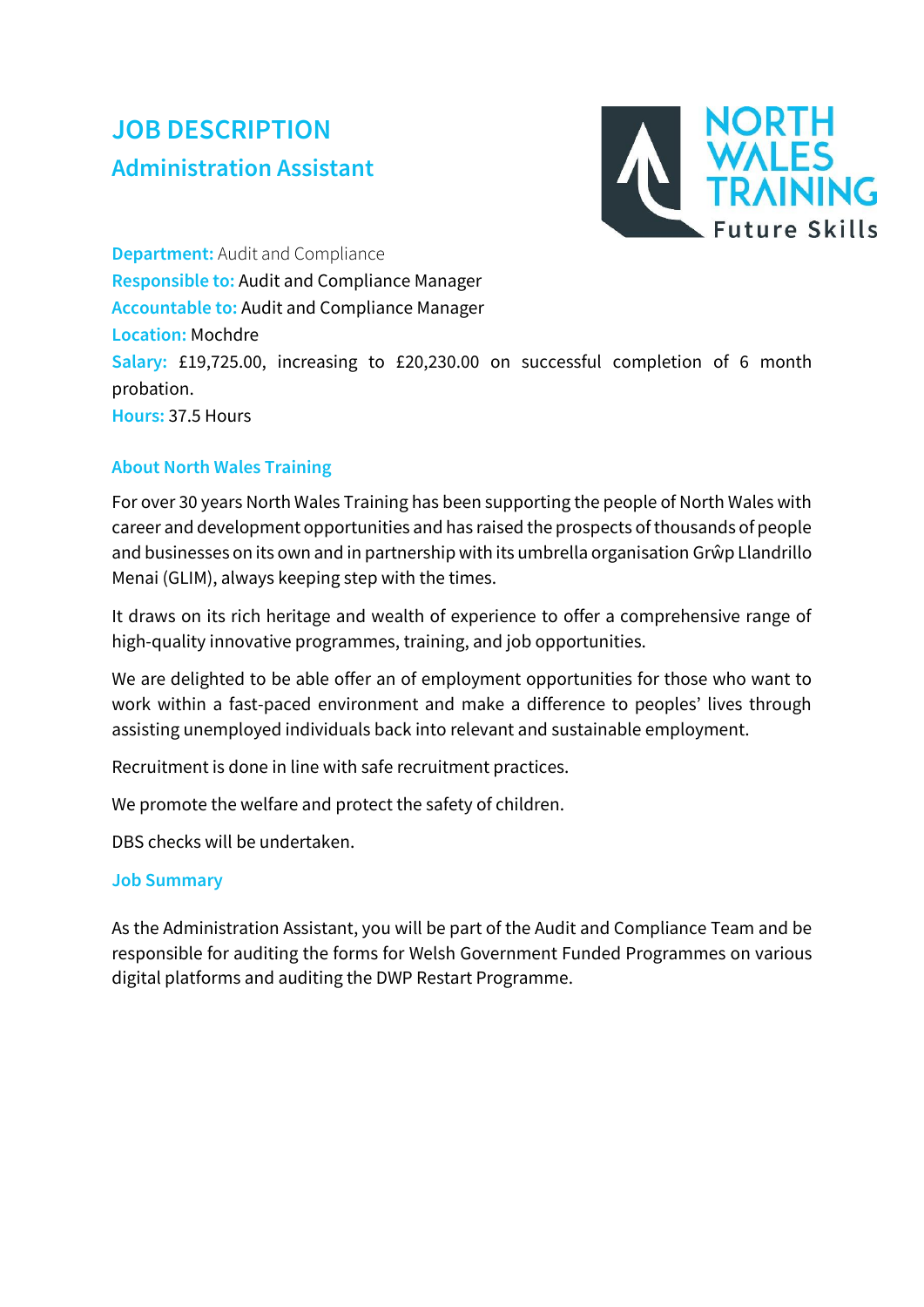### **The Role**

Check all digital learner file documentation for accuracy prior to input onto the training database.

Carry out comprehensive digital file audits and raise non-conformities as required.

Accurately audit and input monthly learner Reviews on MAYTAS.

Accurate uploading/filing and accessing of learner files including archiving on a regular basis.

Accurate completion of both online forms and paperwork.

General use of Microsoft Word, Excel, Power Point, Outlook and Teams.

General office duties.

Deal with external organisations, e.g. Careers Wales, Jobcentre Plus.

Deal with telephone queries from learners and employers.

Receive and re-direct telephone calls and take messages for onward transmission.

Reception cover for annual leave and sickness.

Take responsibility for, and be held accountable for the security, condition, and the upkeep of your working environment including public areas, classrooms, workshops and all equipment used in the course of your employment.

Ensure the integrity, security and confidentiality of information used as part of your role and prevent access to it by unauthorised persons by both internal and external means.

Manage and record your own professional development in line with the Company's Business Plan and Staff Development Plan.

Promote the commitment to Safeguarding in line with the Safeguarding Children and Vulnerable Adults Policy and Procedure.

Promote Equal Opportunities in line with Equal Opportunities Policy.

Ensure that all matters relating to Health and Safety are carried out in line with Company Policy and current legislation.

Assist in the Self-Assessment process and the achievement of the resulting action plans within your role as Audit and Compliance Assistant.

As appropriate to your role you will work to the Common Inspection Framework, ISO: 9001:2015, Investors in People, ISO 27001 and other quality standards as required by the company and its partners.

Undertake other duties as deemed appropriate at the discretion of the business.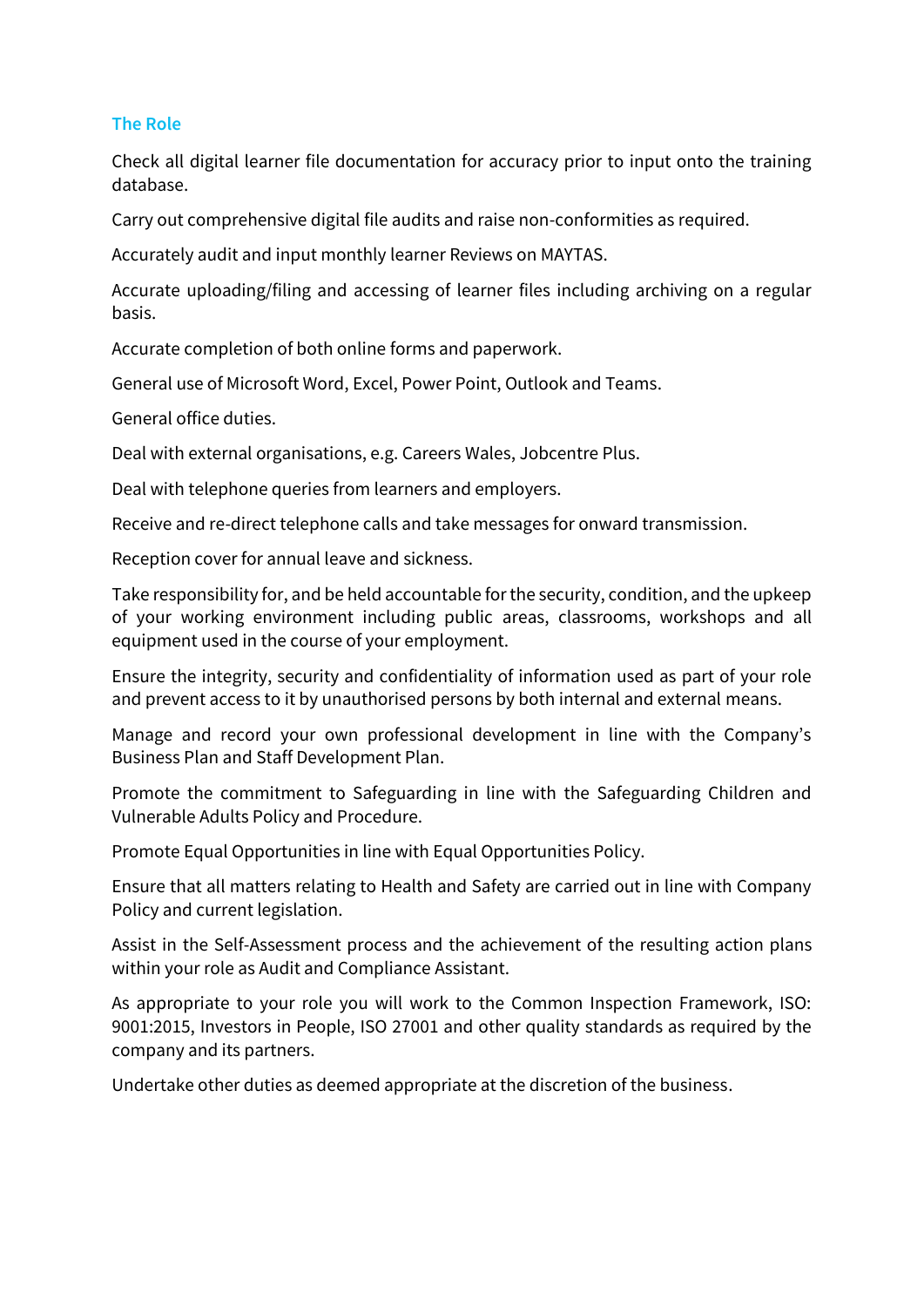# **Person Specification**

This position requires a person willing and able to take full responsibility for the tasks they undertake.

## **Essential**

The person will need a strong background in administration with demonstrable experience in a range of disciplines.

- Good communication and interpersonal skills, including excellent written and spoken English
- Good working knowledge of IT systems including Database, Spreadsheets and Word Processing
- An eye for detail and compliance
- The ability to prioritise and organise workload
- Be able to work independently and as part of a team
- Be able to use own initiative appropriately and be aware of when it is appropriate to seek guidance
- Administration/Customer Service NVQ Level 2/3
- Relevant IT qualifications to Level 2 or above
- Be willing to undergo a Disclosure & Barring Service check
- Competency with regard to Safeguarding

## **Desirable**

- Knowledge of MAYTAS
- Welsh Speaker

## **Benefits**

- Holidays: 25 days holiday plus bank holidays in your first year of service, increasing to 28 days
- A four-week Induction and Training programme
- Pension Scheme contribution of 5%
- Enhanced Maternity and Paternity pay following completion of the probationary period
- Laptop to allow remote agile working